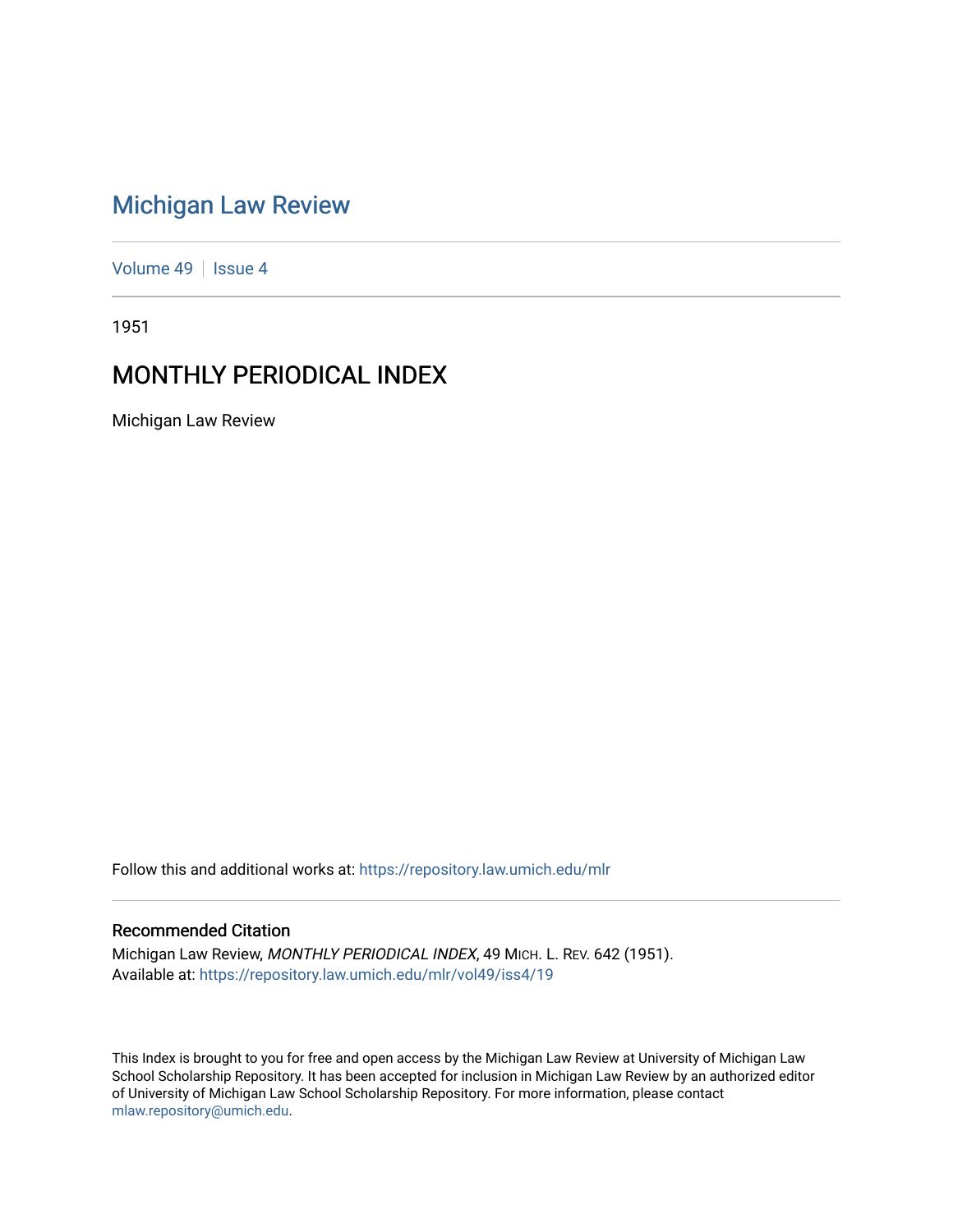# MONTHLY PERIODICAL INDEX

This department lists the *articles* and *comments* which appear in leading law reviews. The index embraces material published since the last issue of this REVIEW.

Limitation of space makes necessary the inclusion of only the longer and more important items: articles and comments. Accordingly, decision notes (except those over five pages in length), book reviews and biographical articles are excluded.

(a) indicates a leading article. Where the title of the article or comment is not selfexplanatory, an indication of its scope is added in brackets.

# ADMINISTRATIVE LAW

# See also *Public Utilities.*

Predicting scope of judicial review of board of tax appeals decisions. 19 Univ. Cin. L. Rev. 486-493 (Nov.).

# ADMIRALTY

Erie R.R. v. Tompkins and the unifonn general maritime law. (a) Theodore F. Stevens. 64 Harv. L. Rev. 246-270 (Dec.).

# APPEAL AND ERROR

What is the final order in Ohio? 19 Univ. Cin. L. Rev. 507-522 (Nov.).

# Crvn. RIGHTS

Fair educational practices acts: a solution to discrimination? 64 Harv. L. Rev. 307-317 (Dec.).

# COMPARATIVE LAW

See also *Legal Profession.*  The Japanese inquest of prosecution. 64 Harv. L. Rev. 279-287 (Dec.).

# CoNFLICT OF LAws

See also *Admiralty.* 

Yielding place to new: rest versus motion in the conffict of laws. (a) Herbert F. Goodrich. 50 Col. L. Rev. 881-899 (Nov.).

# CONSTITUTIONAL LAW

See *Jurors and Juries.* 

#### **CONTRACTS**

See *Damages, Sales.* 

#### **COPYRIGHTS**

The compulsory manufacturing provision -an anachronism in the copyright act. 49 Mich. L. Rev. 417-435 (Jan.).

# **CORPORATIONS**

See also *Taxation.*  Alterations of accrued dividends: I. (a) Amo C. Becht. 49 Mich. L. Rev. 363-394 (Jan.)\_.

Corporate charter amendments: issues of prior stock and the alteration of dividend rates. (a) Amo C. Becht. 50 Col. L. Rev. 900-944 (Nov.).

Minority shareholder suits to compel declaration of dividends. 64 Harv. L. Rev. 299- 307 (Dec.).

CRIMINAL LAW AND PROCEDURE

See *Homicide.* 

#### **DAMAGES**

See also *Sales.* 

The requirement of certainty in the proof of lost profits. 64 Harv. L. Rev. 317-325 (Dec.).

#### DUE PROCESS

Due process and cruel punishment. 64 Harv. L. Rev. 271-279 (Dec.).

#### **ECONOMICS**

Obstructions to private investment abroad. (a) Norman M. Littell. 36 Va. L. Rev. 873-888 (Nov.).·

# EsTATB PLANNING

Estate planning-powers of appointment. (a) A. James Casner. 64 Harv. L. Rev. 185-210 (Dec.).

# FEDERAL PROCEDURE

See also *Judgments.* 

Summary judgment in the federal courts. 99 Univ. Pa. L. Rev. 212-229 (Nov.).

## GIFTS

The requirement of delivery in gifts in Kentucky. 39 Ky. L. J. 92-98 (Nov.).

## Homcope

Voluntary manslaughter under state statutes, 39 Ky. L. J. 113-119 (Nov.).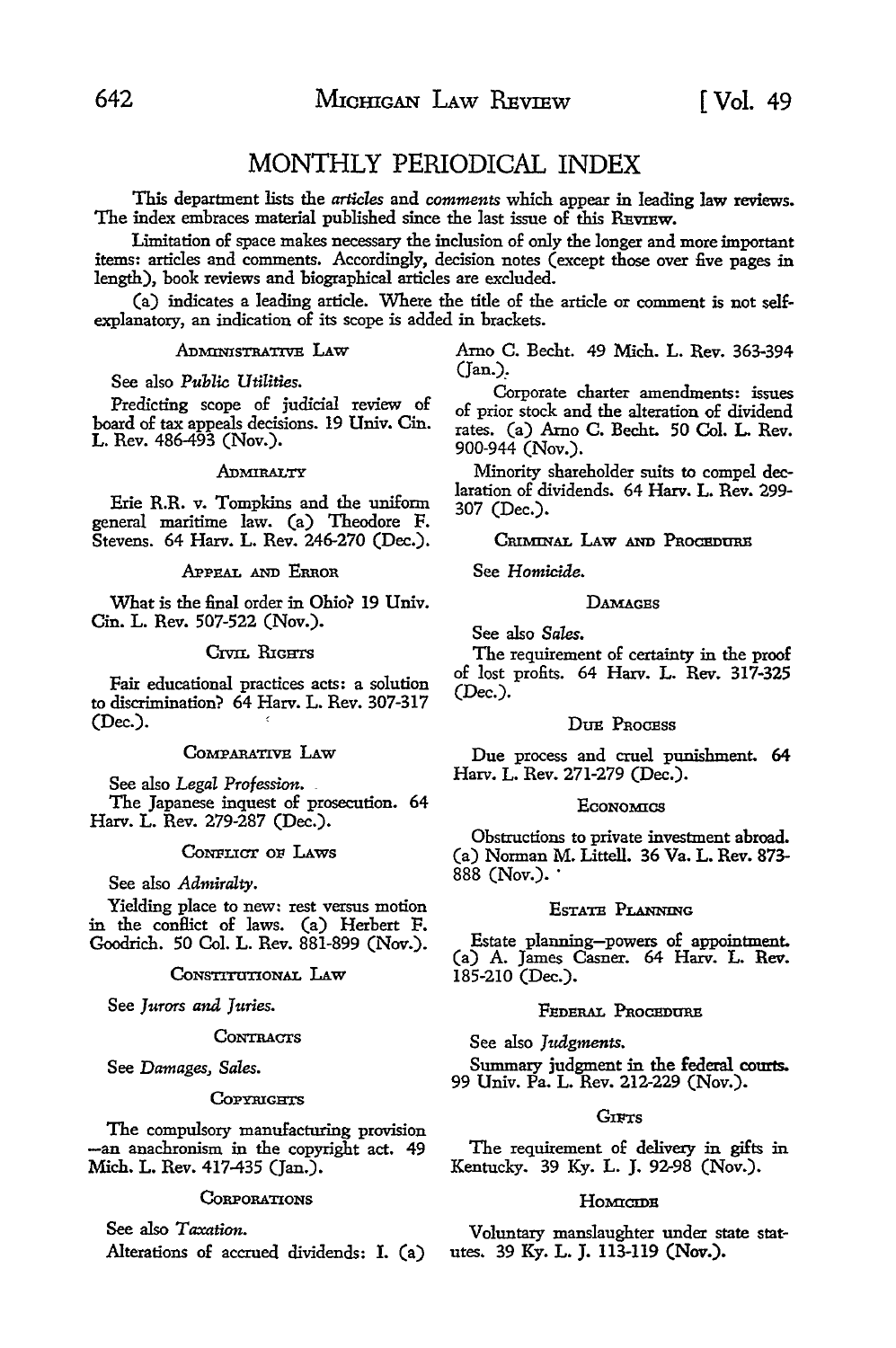HUSBAND AND WIFE

See *Real Property.* 

#### **INSURANCE**

Fire insurance recovery on a limited interest in property. 50 Col. L. Rev. 960-970 (Nov.).

Liability of insurer for refusal to settle. 45 ill. L. Rev. 516-522 (Sept.-Oct.).

1NT£RSTATB CoMMBRCB CoMMISSION

See *Regulation of Business.* 

### **JUDGMENTS**

The new federal judgment enforcement procedure. 50 Col. L. Rev. 971-978 (Nov.).

## **JURISDICTION**

Venue or jurisdiction? 19 Univ. Cin. L. Rev. 493-507 (Nov.).

# **JURISPRUDENCE**

Judicial review and popular sovereignty. (a) Edward Dumbauld. 99 Univ. Pa. L. Rev. 197-210 (Nov.).

The limitations of law and judicature. (a) Leon R. Yankwich. 99 Univ. Pa. L. Rev. 171-196 (Nov.).

# JURORS AND JURIES

The constitution and the all-white jury. (a) John R. Gillespie. 39 Ky. L. J. 65-78 (Nov.).

# LABoR LAw

Federalism and labor relations. (a) Archibald Cox and Marshall J. Seidman. 64 Harv. L. Rev. 211-245 (Dec.).

## LANDLORD AND TENANT

See *Rent Control.* 

# LEGAL PROFESSION

Law practice in France. (a) Pierre Georges Lepaulle. 50 Col. L. Rev. 945- 958 (Nov.).

#### **LEGISLATION**

Commentaries on selected acts of the 1950 legislature (Kentucky). 39 Ky. L. J. 3-43 (Nov.).

#### **LEGISLATURE**

Kentucky's legislature under the spotlight. (a) Gladys M. Kammerer. 39 Ky. L. J. 45- 63 (Nov.).

# MINES AND **MINBur.s**

The ownership of natural gas and some real property concepts. 36 Va. L. **Rev. 947-** 955 (Nov.).

# MUNICIPAL CORPORATIONS

Annexation procedure and law under present Virginia statutes. 36 Va. L. Rev. 971-986 (Nov.).

Symposium: urban traffic congestion. Part I. 36 Va. L. Rev. 831-872 (Nov.).

Foreword. (a) Jefferson B. Fordham. 831-833.

Municipal traffic engineering and its legal implementation. (a) Wilbur S. Smith. 835- 848.

Moving people. (a) Walter H. Blucher. 849-857.

Blight and mass transportation in metropolitan communities. (a) Walter J. Mattison. 859-872.

## **NEGLIGENCE**

A tare in the £eld of res ipsa loquitur. (a) Fred A. Dewey. 19 Univ. Cin. L. Rev. 415-459 (Nov.).

#### PARTNERSHIP

See *Taxation.* 

POWERS OF APPOINTMENT

See *Estate Planning.* 

#### PUBLIC UTILITIES

The Hope case-Pandora's Box. (a) Erwin E. Nemmers. 45 Ill. L. Rev. 460-482 (Sept.-Oct.).

# REAL PROPERTY

See also *Mines and Minerals, Recording.*  Interests in land subject to dower-in Kentucky. 39 Ky. L. J. 120-130 (Nov.).

## RECORDING

The Torrens system in Illinois. 45 Ill. L. Rev. 500-509 (Sept.-Oct.).

# REGULATION OF BUSINESS

See also *Public Utilities.* 

The golden eggs: a study in tragelaphine anatomy: I. (a) C. A. Peairs, Jr. 99 Univ. Pa. L. Rev. 125-170 (Nov.).

# RENT CoNTROL

Rent control in the empire state. 50 Col. L. Rev. 978-988 (Nov.).